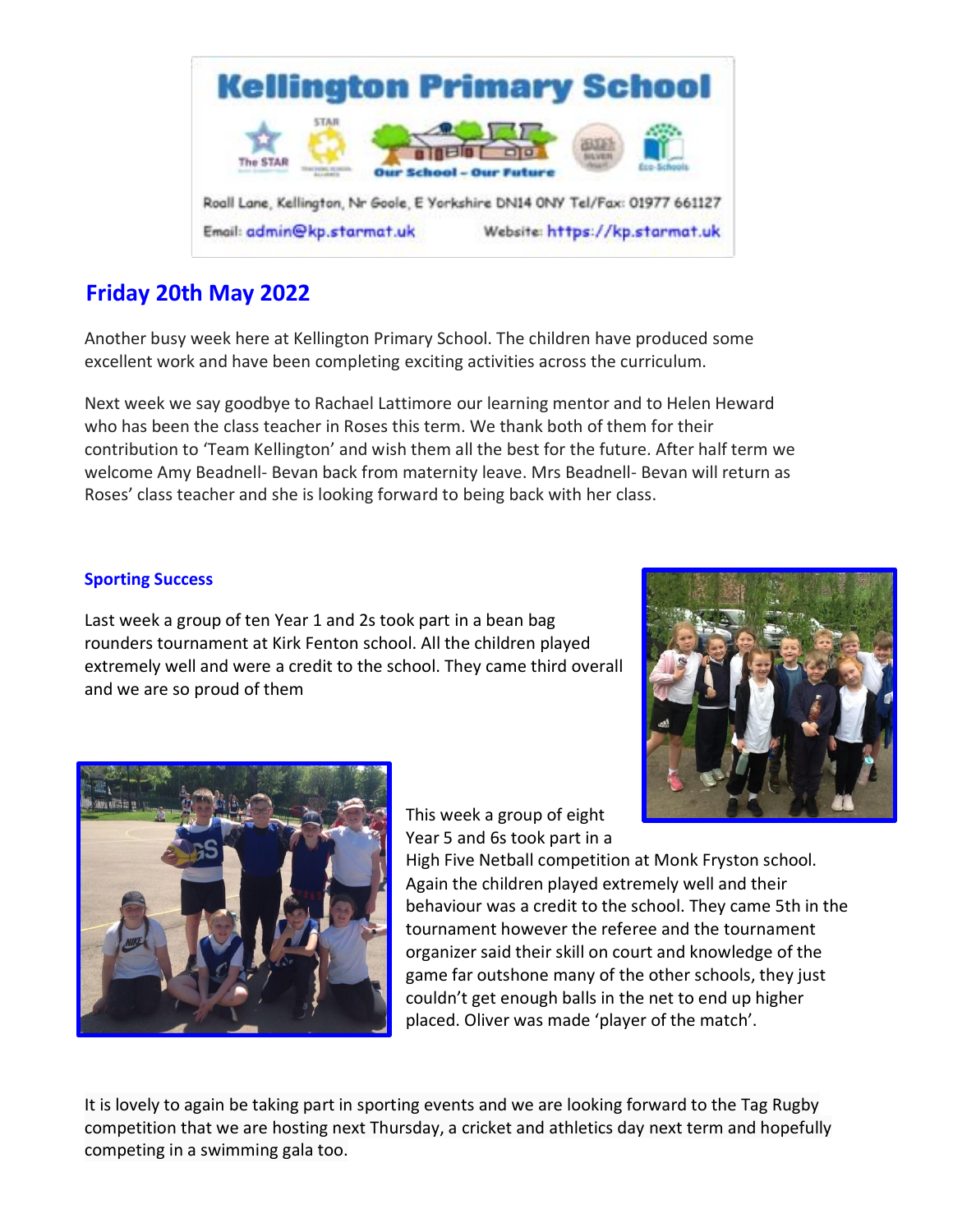## **Platinum Jubilee**

In honour of the Queen's Platinum Jubilee we are inviting children and staff to wear **Red, White and Blue** on **Thursday 26th May**. We will spend the day exploring the seven decades Queen Elizabeth has sat on the throne.

We have a special lunch planned from the kitchen that we hope many of our children will sign up to. We hope lots of the children choose to have a school dinner that day, a celebratory jubilee picnic. Meals can be ordered as normal via parent pay **Sunflowers' children** are welcome to join us on that day. **Please order your child's lunch via Parentpay**. Any problems speak to Mrs Tunningley or the school office.

There definitely will be some flag waving and music throughout the day and some exciting and informative activities for the children.

## **Reading**

This week another four children received their book from our book vending machine; Jacob AB, Harlow, Logan S and Ava. If your child reads to you or has read independently and this activity has been recorded signed by an adult in the child's reading record x **5 times during the week** their names will be put into a hat to be drawn to receive a book from the book vending machine. Happy reading



## **PTA**

Our PTA will be selling ice lollies at the end of school on a Friday (potentially Thursday 26th May as we are not here on the 27th). They will stand outside the car park gates and the lollies are 50p. We will let you know if they are **not** going to be there.

On **Saturday 16th July between 11am -2pm** they will be running **Kellington School Summer Fair.**  They have lots of exciting plans which we will be sharing with you shortly however please save the date. We are hoping we have a good turn out and the invitation to attend is open to our wider school community, within the villages our school serves and our children's family and friends. We will share more details with you after half term.

If you have any ideas, suggestions or wish to get involved and help beforehand or on the day please contact the PTA through their facebook page or the school office. Also if you or anyone you know would like to have a stall at this event, let them know. We are hoping for fine weather and a real community event with entertainment, food, stalls and lots of activities for the children.

## **Summer uniform**

As the warmer weather approaches please can we ask that you always send your child to school with a coat, so they are not caught out when we get a summer shower.

We are happy for school uniform summer dresses to be worn or grey shorts as the days warm up, should children wish. Please could children also bring their water bottle to school each day and a sun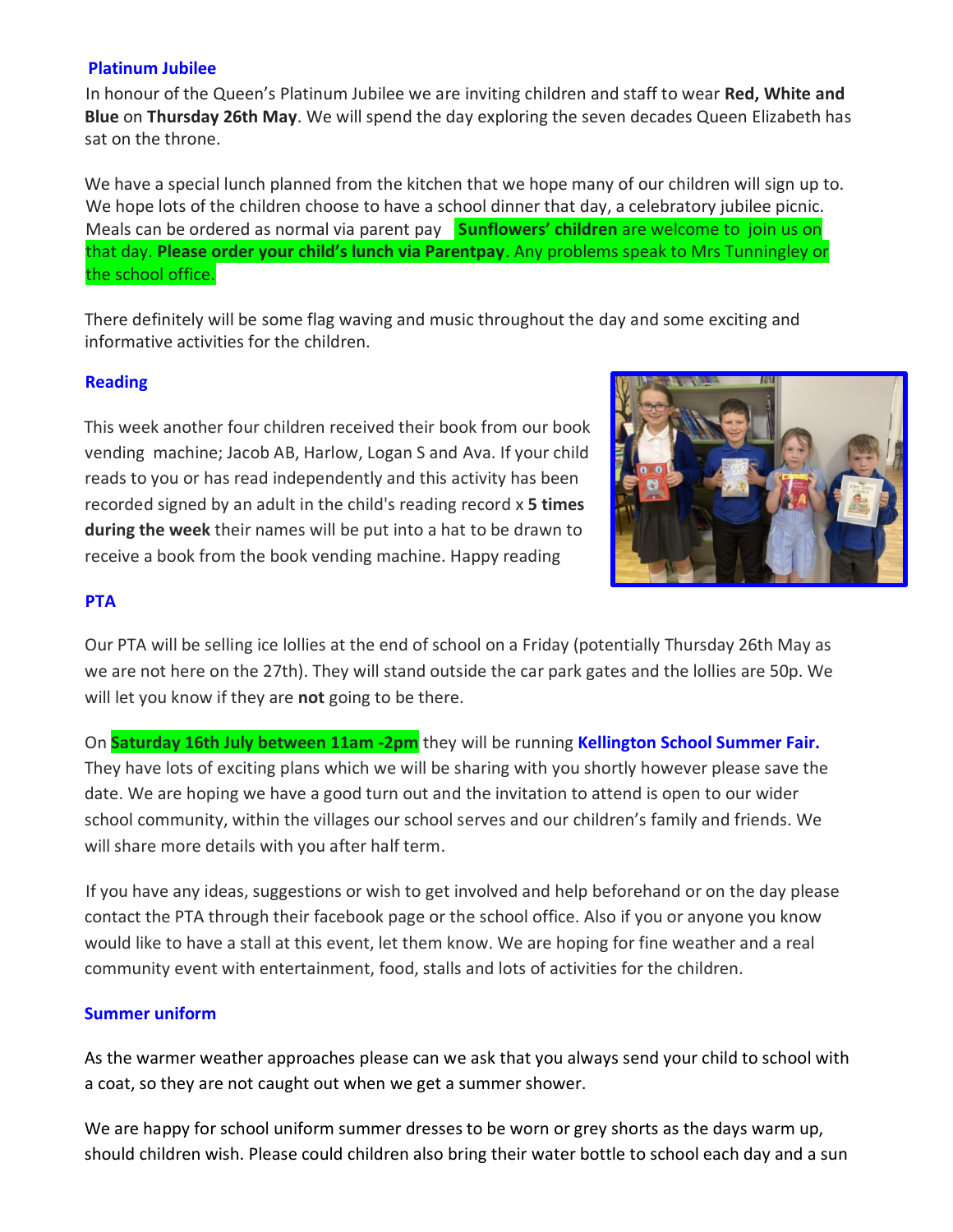hat to protect them when the temperature increases. Please can you also apply sunscreen at the start of the day so children are protected throughout the day. If your child needs to reapply their sunscreen throughout the day please speak to your child's class teacher

## **School Meals**

Thank you to those of you who, following our correspondence, are now choosing their child's school meal. **Please can we ask everyone to pre order their child's school dinner on Parentpay?** As we have explained we have this system in place to support your child to choose a school dinner they are going to enjoy. The choice can be done up to 3 weeks in advance and up to 8am on the day of the meal. Our younger children especially find it difficult to make a choice from the pictures during school registration in the morning and whilst the adults in the classroom are available to help, unlike you, we do not know what your child does or does not like.

If you need any help with accessing the meal selector on ParentPay please speak to your child's class teacher or the school office. By choosing your child's school meal it means we can confidently encourage them to eat what they have chosen as we know it is something they like and also, as the register can take quite a while if children haven't pre chosen their meal, we have more time for learning. Many thanks.

# **Covid 19**

Unfortunately we have had a few cases of Covid within school this week. We do hope that everyone gets better soon. Please, if your child shows any signs of the covid virus (**A new, continuous cough, or a high temperature, or a loss of, or change in, their normal sense of taste or smell)** it is important that they do not attend school, as with any other illnesses, until they are well.

# **Uniform etc**

Please do remember to label all parts of your child's school uniform including PE kit, coats and hats. It is our school policy that long hair should be tied up for school and definitely during PE. School shoes should be plain black shoes or boots, not trainers please, unless there are mitigating circumstances that have been discussed with school. Earrings need to be removed for PE (including swimming). Please speak to the school office if your child has just had their ears pierced so a suitable length of time can be agreed for when the need to remain in situ and the protocol explained. No jewellery should be worn for school, except a watch or small plain stud earrings please. Can we also ask that nail varnish is also removed for school. Many thanks for your co- operation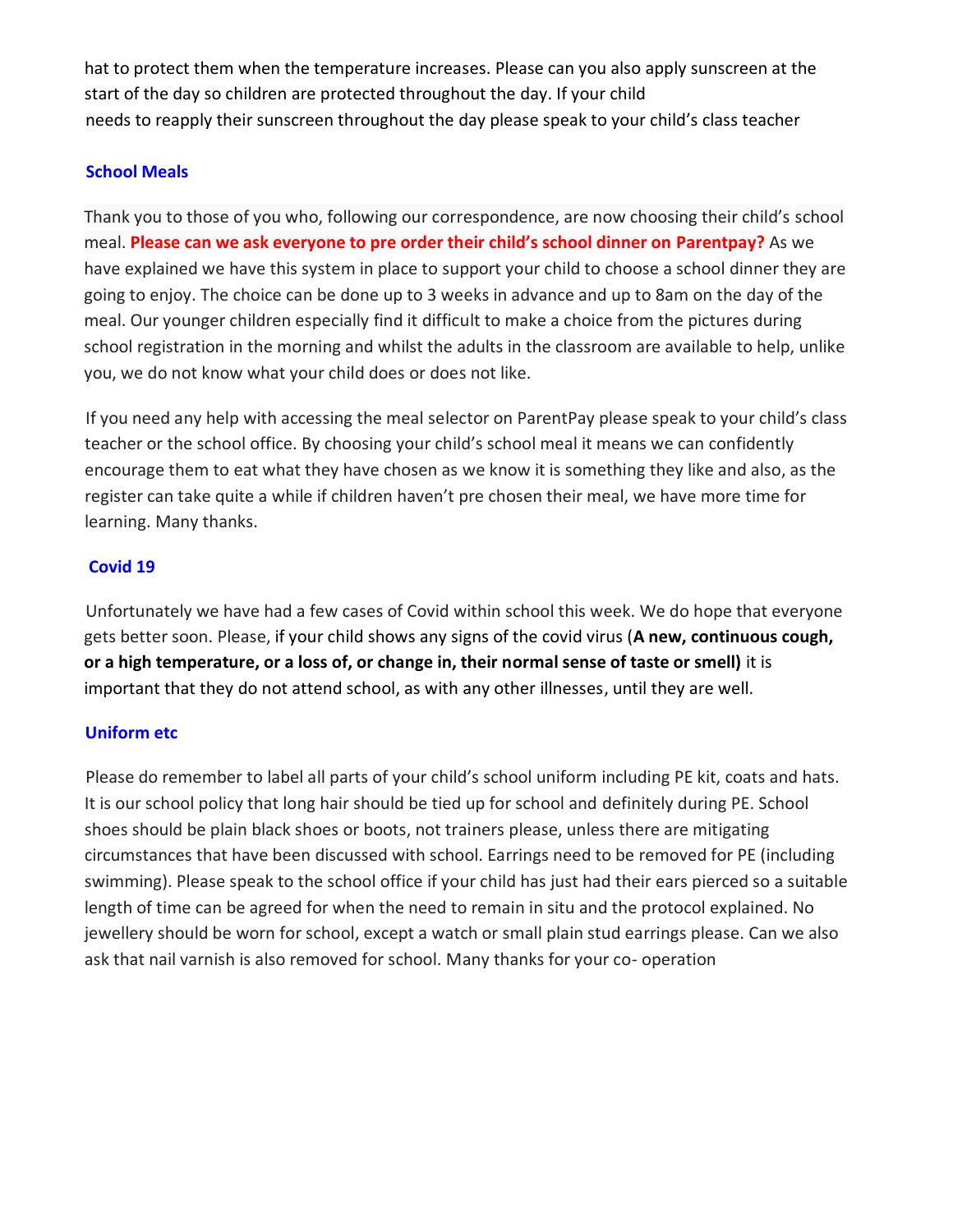



**STARS OF THE WEEK Sunflowers - Grayson Daffodils - Kadie Roses - Harlow Tulips - Riley and Maisy Lilies - Charlotte** 



#### **Houses**

The winning House this week is **Manor**

#### **Holiday club**



We are launching bookings for our May Champions League week!

A week filled with champions league fun, old school games like bulldog and plenty of Futsal to be played!

> When? Monday 30th May - Wednesday 1st June Where? South Milford Primary School, LS25 5AU Who? Children ages 6-12 How much? £40 for a full week or £15 per day

To book, scan the QR code or email Lizzie on Lizzie.Patterson@thefutsalpartnership.com

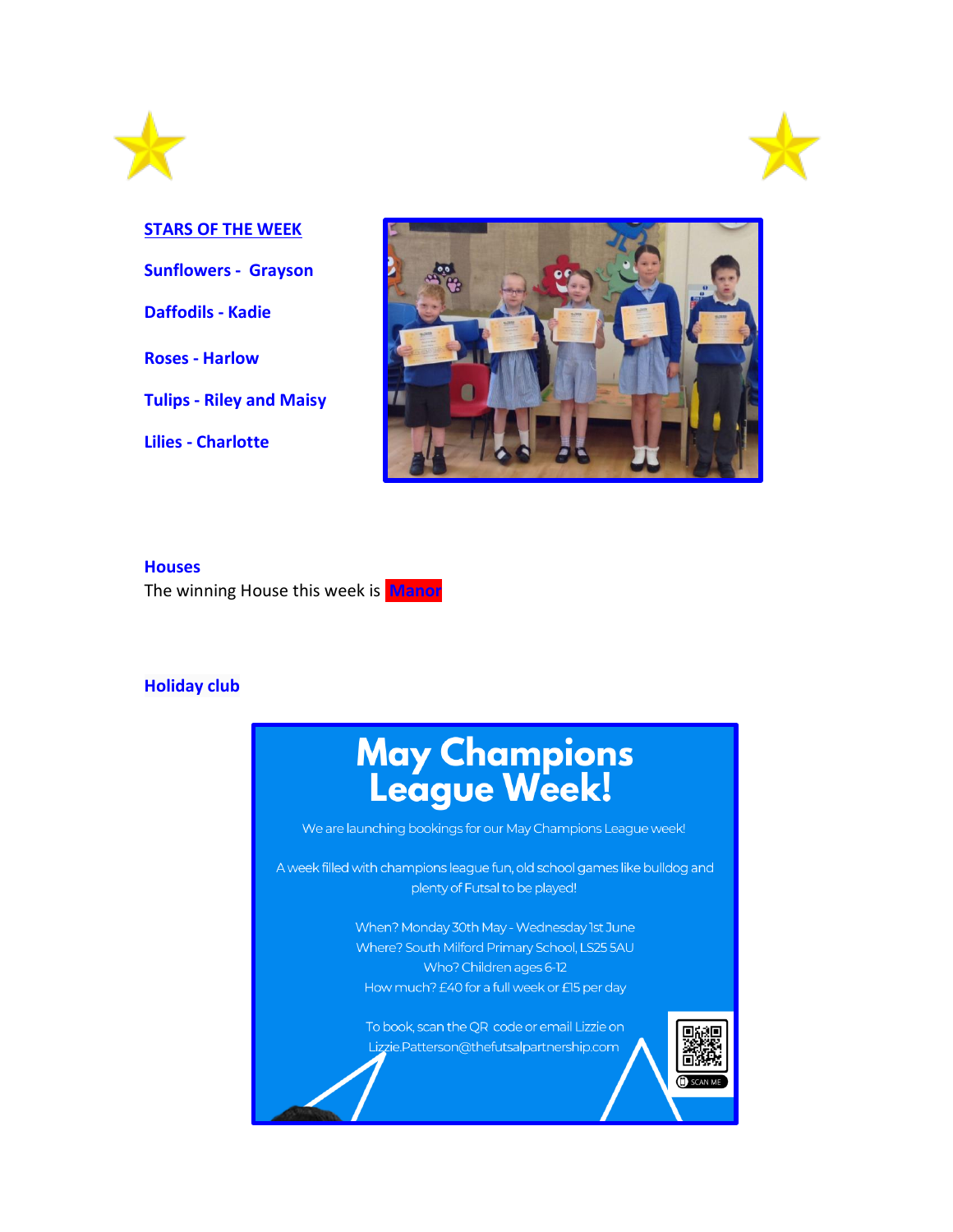#### **Attendance**

**Please continue to ensure that your child comes to school everyday that they possibly can**. We are working extremely hard to enable all the children to not be disadvantaged by their lost learning due to the issues over the last 18 months and therefore they need to be here, in school, for us to be able to support them to be the best they can be.

Please can I remind everyone to inform us promptly if your child is absent from school, we do need a message via telephone or email as early as possible, by 9.30 am at the latest, however sooner is preferable. If we do not hear from you we have a duty of care to make contact to establish where your child is. We will keep ringing you until we get a reply. If we don't get a reply we could have to report your child as a missing child.

We know this is sometimes difficult but whenever possible please try and make any appointments outside of school hours, or at the beginning or end of the school day.

## **Attendance this week - has got better…..just need to get it up to 96%**

**Lilies 96.09% Tulips 95.00% Roses 97.24% Daffodils 88.57% Overall 94.56%**

**We need children to be in school everyday they possibly can please. Please do not take your child out of school unless it is absolutely necessary. Everyday of learning that they miss is vital to their education journey, it is often hard for many children to catch up.** 

# **Free School Meals**

If you think you may be entitled to Free School Meals please do contact the school for further information on how to check your eligibility and apply. Even if your child is in KS1 and is currently receiving a universal free school meal, if you are eligible for FSM it is really important that you apply, as there are still additional benefits for your child.

## **Help needed**

We have some picnic benches on the playground that are looking and feeling a little sorry for themselves. They need a bit of a makeover. Have any parents or friends of KPS got a little spare time and energy to help with this project? They are too good to go, but not at their best, bless them, at present. If you can lend a hand in sprucing them up, please contact the school office.

## **Vacancy -STARMAT Executive chef**

<https://web.starmat.uk/wp-content/uploads/2022/05/Advert-for-Trust-Exec-Chef-May-2022.pdf>